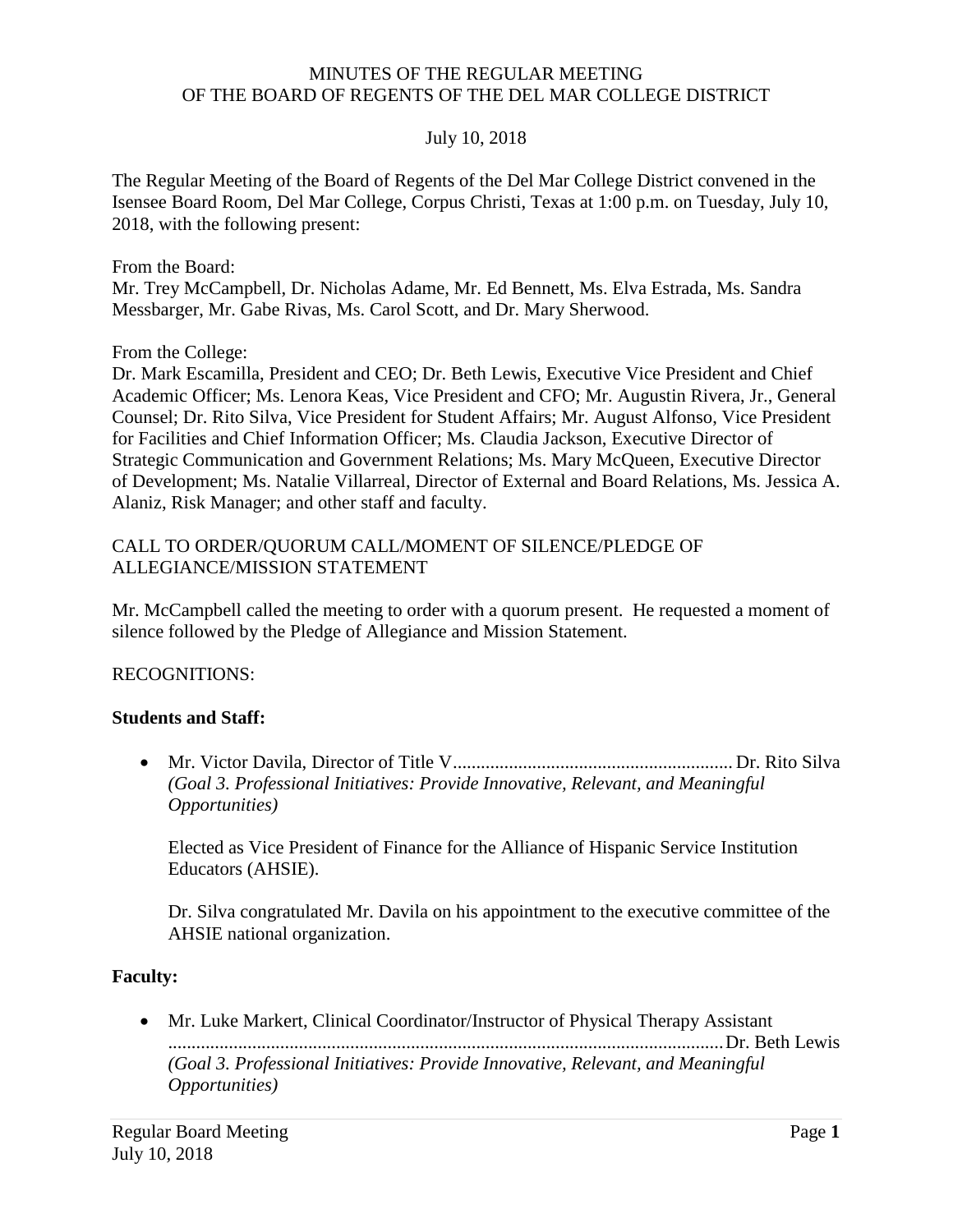Elected as Nominating Committee Member for the PTA Educator Special Interest Group, a component of the APTA Academy of Education.

Dr. Lewis congratulated Mr. Markert on his appointment to the organization in recognition of his commitment to the academy and professional field. Mr. Markert expressed his appreciation to the Board for the recognition at the meeting.

• Nursing faculty who earned their doctoral degrees: Sandra Dawod, Linda Earwood, Darla Green, Casey Moebius and Dr. Helen [Manibusan........................................Dr.](https://Manibusan........................................Dr) Beth Lewis *(Goal 3. Professional Initiatives: Provide Innovative, Relevant, and Meaningful Opportunities)* 

Dr. Lewis recognized the faculty members for their recent completion of their doctoral programs in Nursing Practice in Educational Leadership from American Centennial University. The faculty members were conferred their degrees on June 15, 2018 in Denver, Colorado. Dr. Dawod and Dr. Earwood expressed their appreciation to the Board and the College for the support during their studies.

## STAFF REPORTS:

• Stringer for Scholarships [Update..........................................................Ms.](https://Update..........................................................Ms) Mary McQueen *(Goal 6. Partnership: Expand Opportunities for Mutually-Beneficial Alliances)* 

Ms. McQueen reported on the  $5<sup>th</sup>$  Annual Stringers for Scholarships event where 49 teams and 205 anglers participated in the annual fishing tournament scholarship fundraiser. This year's event raised a little over \$42,000 for scholarships. Evaluations from participants showed a positive experience and continued support for this event.

Ms. Scott also mentioned that the Foundation also received another gift recently from a local bank. Ms. McQueen reported that Kleberg Bank donated \$50,000 to Del Mar College Foundation for scholarships in honor of their new location that opened on the south side of Corpus Christi. Kleberg bank is a community bank that encourages and promotes the area community and supports the mission of Del Mar College with this donation. Ms. Messbarger expressed thanks to Mr. Joe Hinkle and Ms. Estrada also expressed thanks to Mr. Gabe Guerra, who became President of the Del Mar College Foundation Board as of July 1, 2018.

# COLLEGE PRESIDENT'S [REPORT...............................................................Dr.](https://REPORT...............................................................Dr) Mark Escamilla

 • June 18, 2018: Meeting with Governor Abbot's Chief Policy Staff (Del Mar College, Collin College, Lone Star College System, and Wharton County Junior College) *(Goal 3. Professional Initiatives: Provide Innovative, Relevant, and Meaningful Opportunities)* 

 of Collin County Community College, Lone Star College and Executive Director of Dr. Escamilla met with the Governor's Chief of Policy Staff, as part of the Taskforce with Texas Association of Community Colleges, to talk about community college issues and develop a relationship as the legislative session approaches. Attended with members TACC, Mr. Jacob Fraire.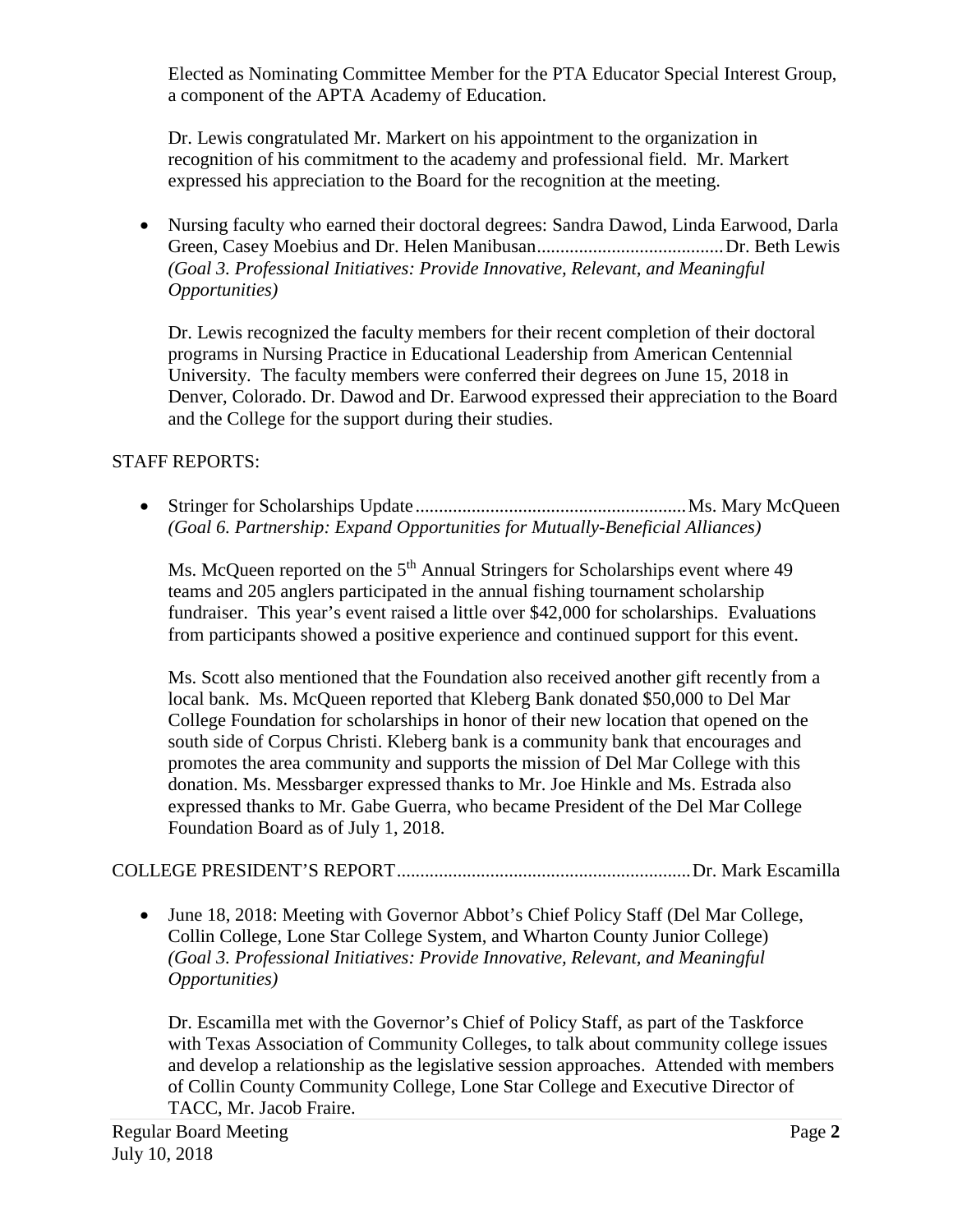• June 21, 2018: Update on AEL/GED Grant *(Goal 6. Partnerships: Expand Opportunities for Mutually-Beneficial Alliances)* 

 Service Center Region 2, and partner with the ESC moving forward. The College was a Dr. Escamilla announced that after almost five years, the College did not receive the grant award to continue the AEL/GED program. The original grant was received in 2014, which included two extensions and the College develop a very successful model. The College will continue to seek associated grants and continue helping students. Assistance will be given to help students transition to the new grant awardee, Education sub-award recipient with CCISD in previous years, instead of being the lead, and the model moving forward may be similar to that. Dr. Escamilla has a meeting next week and will provide an update at the next Board meeting with additional information and developments.

 Mr. Rivas asked whether students were currently attending classes. Dr. Escamilla stated that students are currently on intercession and are being transitioned over to the ESC for the start of the semester in August. The College is also sharing resources to ensure that ESC has what they need to accommodate students.

• June 25, 2018: TACC/CCATT/TCCTA Joint Meeting, Austin *(Goal 5. Advocacy: Advance the College Mission through Effective Governance and Positioning)* 

Dr. Escamilla stated that this important meeting took place with the leadership of these organizations to set the legislative agenda and priorities for the upcoming session. The legislative agenda will be presented to the Board during the August meeting.

 • June 25, 2018: Texas House Criminal Jurisprudence Committee *(Goal 5. Advocacy: Advance the College Mission through Effective Governance and Positioning)* 

Dr. Escamilla and Ms. Scott attended, along with Chairman Todd Hunter, this committee meeting that is focused on school safety. The meeting was an opportunity to hear what school districts are doing in the area of safety and security in schools.

#### PENDING BUSINESS:

Status Report on Requested Information *(Goal 5. Advocacy: Advance the College Mission through Effective Governance and Positioning)* 

#### CONSENT AGENDA

#### Notice to the Public

 *previous meeting. All items will be acted upon by one vote without being discussed separately The following items are of a routine or administrative nature. The Board of Regents has been furnished with background and support material on each item, and/or it has been discussed at a unless requested by a Board member or a citizen, in which event the item(s) will immediately be withdrawn for individual consideration in their normal sequence after the items not requiring separate discussion have been acted upon. The remaining items will be adopted by one vote.*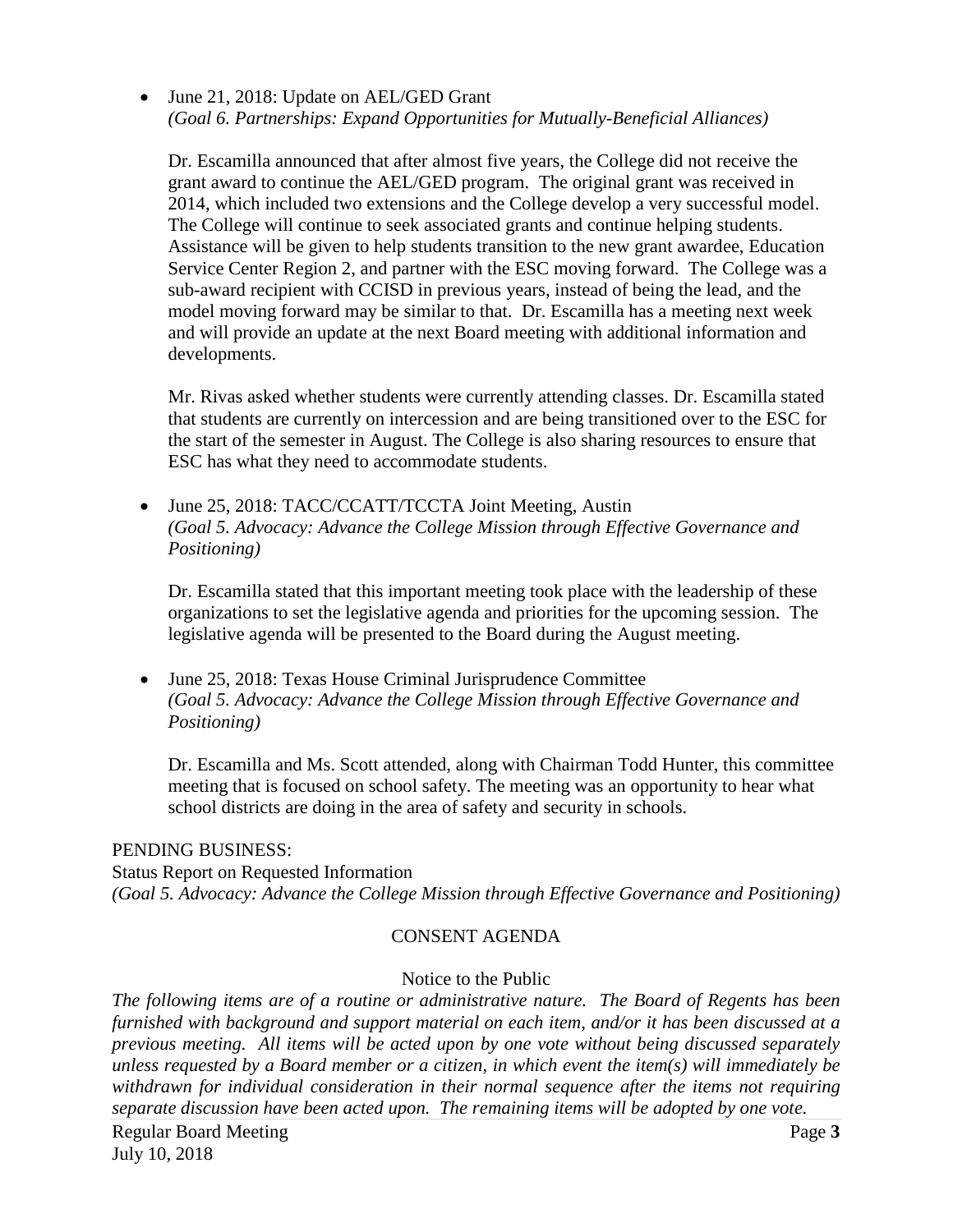*(At this point the Board will vote on all motions not removed for individual consideration.)* 

#### ITEMS FOR DISCUSSION AND POSSIBLE ACTIONS:

- 1. Approval of Minutes: Regular Board Meeting, May 8, 2018 Called Meeting, June 5, 2018 *(Goal 5. Advocacy: Advance the College Mission Through Effective Governance and Positioning)*
- 2. Acceptance of Investments for June 2018 *(Goal 7. Resources: Ensure Strong Financial and Operational Capacity)*

Public comments for consent agenda items

 and Sherwood in favor. Mr. Rivas made a motion to approve the consent agenda items. Ms. Messbarger seconded the motion. There was no further discussion from the Board. There were no public comments. A voice vote was taken and the motion carried unanimously, 8-0, with Regents McCampbell, Adame, Bennett, Estrada, Messbarger, Rivas, Scott

#### REGULAR AGENDA

3. Discussion and possible action related to the College's Quarterly Investment Report for the period ending May 31, 2018.......................................................... Ms. Linda Patterson *(Goal 7. Resources: Ensure Strong Financial and Operational Capacity)* 

Ms. Keas introduced Ms. Patterson with Patterson & Associates to conduct the presentation on the quarterly investment report.

 world and money goes to safety in response to that movement. The market has shown Ms. Patterson discussed the volatility in the market and how the markets are becoming more normalized. The market responds with the current international movement in the strength and passed the stress in recent times.

 The yield is going up from February 2017, which was at .640%, and now at 1.999% on a six-month bill. Fiscal year quarter earnings in February 2017 were \$127,224 and are now up to \$395,490. WAM was brought down a little due to the liquidity needed for construction. Next quarter should bring a benchmark yield and yield on portfolio of over 2%. Allocations haven't changed much in portfolio.

Ms. Patterson stated that the tax bond funds are at a WAM of 50 days due to construction with the benchmark at the 6-month T-bill at 1.990% to hold up at 1.75% yield on funds, to show fiscal quarter earnings at \$247,038.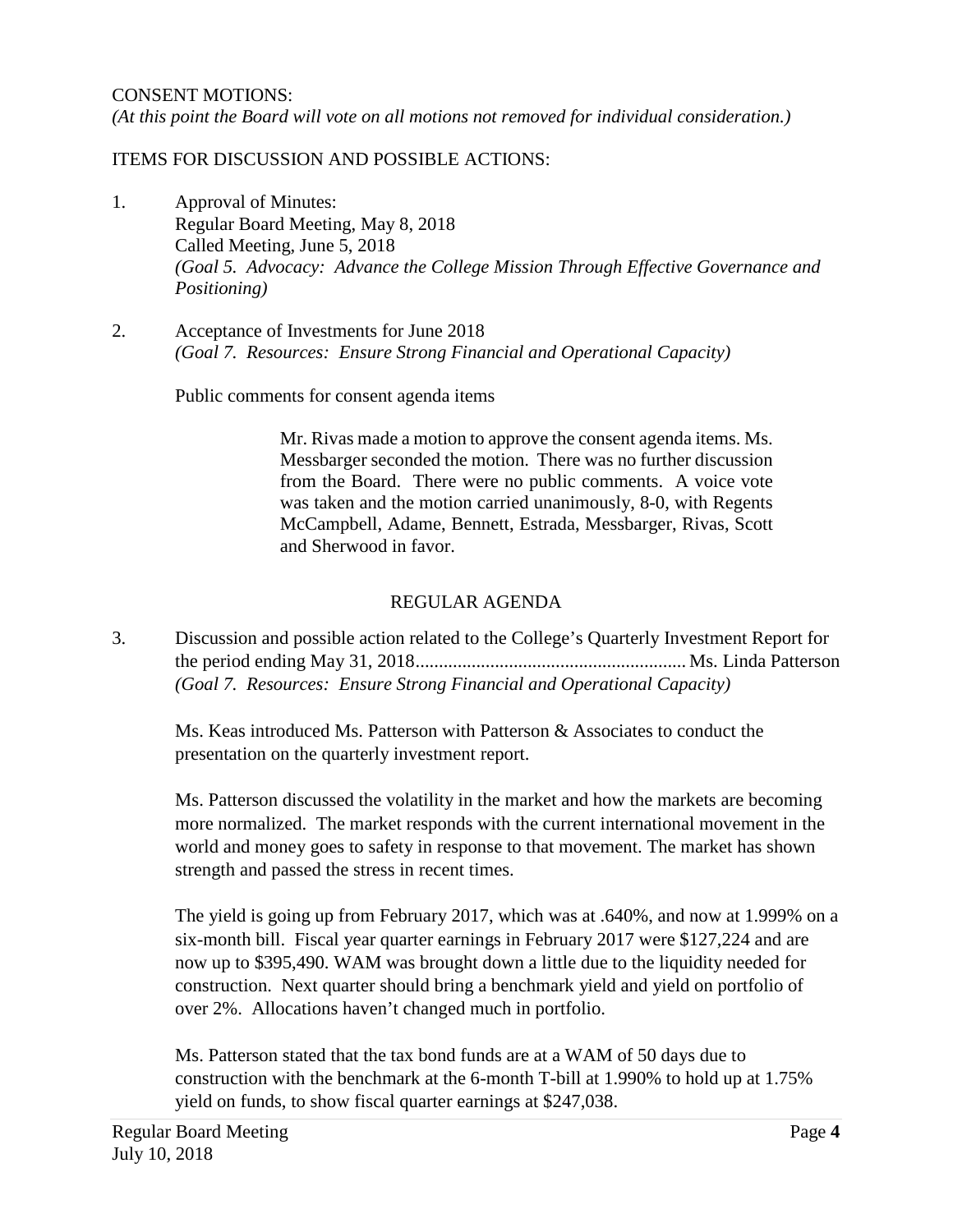Ms. Patterson responded to questions for the Regents.

Messbarger, Rivas, Scott and Sherwood in favor. Mr. Rivas made a motion to approve the agenda item. Ms. Scott seconded the motion. There was no further discussion from the Board. There were no public comments. A voice vote was taken and the motion carried unanimously, 8-0, amongst Regents present, with Regents McCampbell, Adame, Bennett, Estrada,

4. Discussion and possible action related to a Resolution Adopting Investment Policy and Investment [Strategy..................................................................................Ms](https://Strategy..................................................................................Ms). Lenora Keas *(Goal 7. Resources: Ensure Strong Financial and Operational Capacity)* 

Ms. Keas read the following resolution adopting the investment policy as required on an annual basis:

# *A RESOLUTION ADOPTING INVESTMENT POLICY AND STRATEGY*

*WHEREAS, the Public Funds Investment Act (Texas Government Code, Chapter 2256) governs local government investment; and* 

*WHEREAS, the Public Fund Investment Act (Section 2256.005a) requires the governing body to adopt an investment policy and investment strategies by rule, order, ordinance or resolution governing the investment of funds under its control; and* 

*WHEREAS, the Public Fund Investment Act (Section 2256.005e), requires the resolution approving the policy and strategy to record any changes made thereto; and* 

*WHEREAS, the College has chosen to make certain changes material to the Policy to include the following;* 

*- extending the maximum maturity of commercial paper from 90 days to 180 days, while retaining the requirement that Commercial paper can only represent 25% of the portfolio at time of purchase* 

# *NOW, THEREFORE, BE IT RESOLVED*

*the Investment Policy of the Del Mar College District. That Del Mar College District has complied with the requirements of the Public Funds Investment Act and the Investment Policy and Strategy, as amended, is hereby adopted as* 

*the Investment Policy of the Del Mar College District. PASSED, ADOPTED AND APPROVED by Board of Trustees of the Del Mar College District this the 10th day of July, 2018.* 

Ms. Keas stated that this policy change has been sent to all respective councils for notification.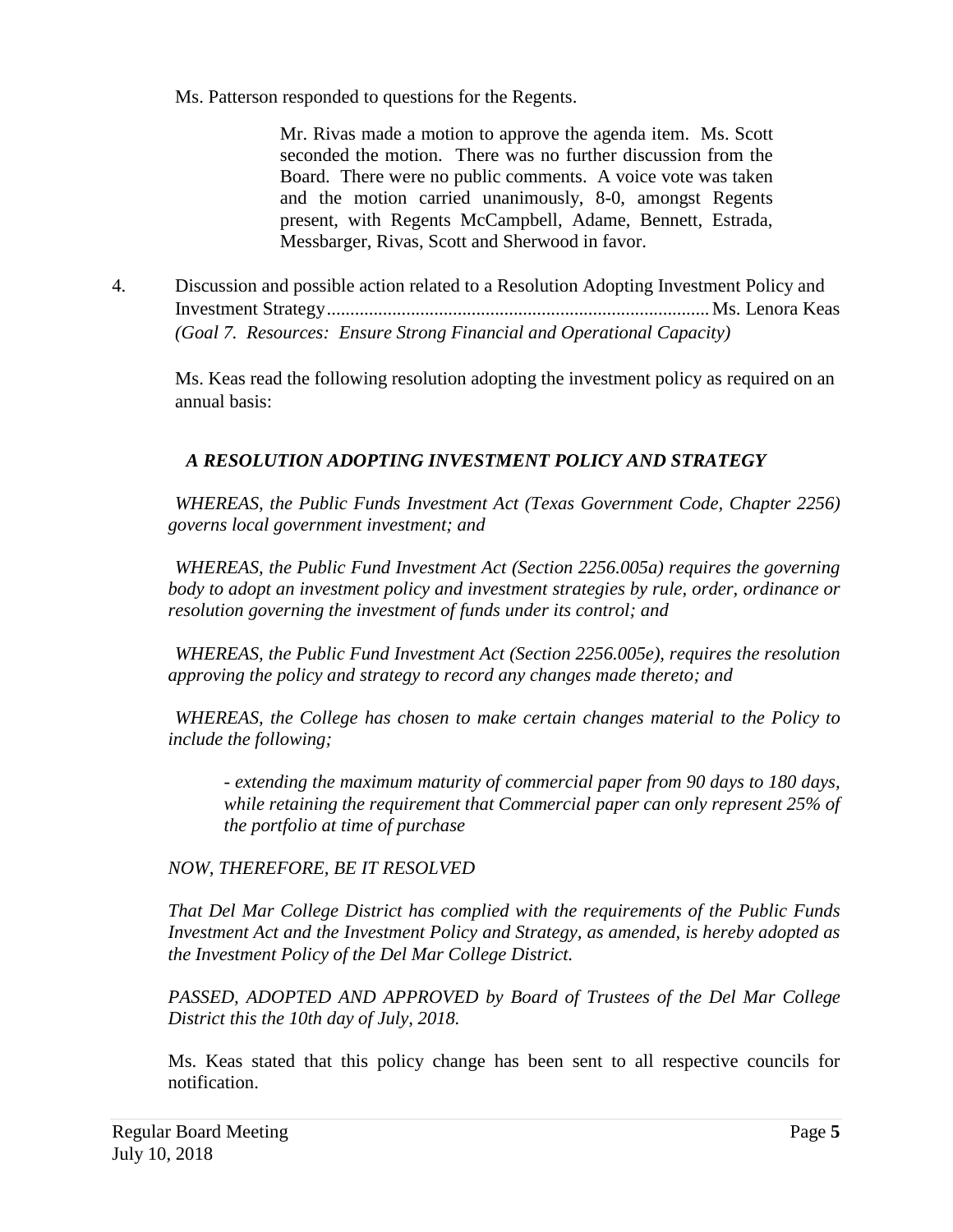Ms. Keas responded to questions from the Regents.

 Ms. Scott made a motion to approve and adopt the agenda item. Ms. Messbarger seconded the motion. There was no further discussion from the Board. There were no public comments. A voice vote was taken and the motion carried unanimously, 8-0, amongst Regents present, with Regents McCampbell, Adame, Bennett, Estrada, Messbarger, Rivas, Scott and Sherwood in favor.

 *(Goal 7. Resources: Ensure Strong Financial and Operational Capacity)*  5. Discussion and possible action related to a Resolution adopting the authorized Broker/Dealer list ..................................................................................... Ms. Lenora Keas

Ms. Keas read the following resolution adopting the authorized broker and dealer list:

## *RESOLUTION*

## *A RESOLUTION ADOPTING AUTHORIZED BROKER/DEALER LIST*

*WHEREAS, the Public Funds Investment Act (Texas Government Code, Chapter 2256) governs local government investment; and* 

*WHEREAS, the Public Fund Investment Act (Section 2256.025) requires the governing body or its designated investment committee, no less than annually, to review, revise and adopt a list of qualified broker/dealers authorized to engage in investment transactions; and* 

WHEREAS, the following broker/dealers are recommended for approval:<br>NOW, THEREFORE, BE IT RESOLVED that:

*Bank of America/Merrill Lynch* 

*BOK Financial* 

*Cantor Fitzgerald* 

*First Tennessee* 

*First Tennessee International FC Stone* 

*Mizuho Securities* 

*Morgan Stanley* 

*Mutual Securities* 

*Nomura Securities* 

*Oppenheimer* 

*Piper Jaffray* 

*Raymond James*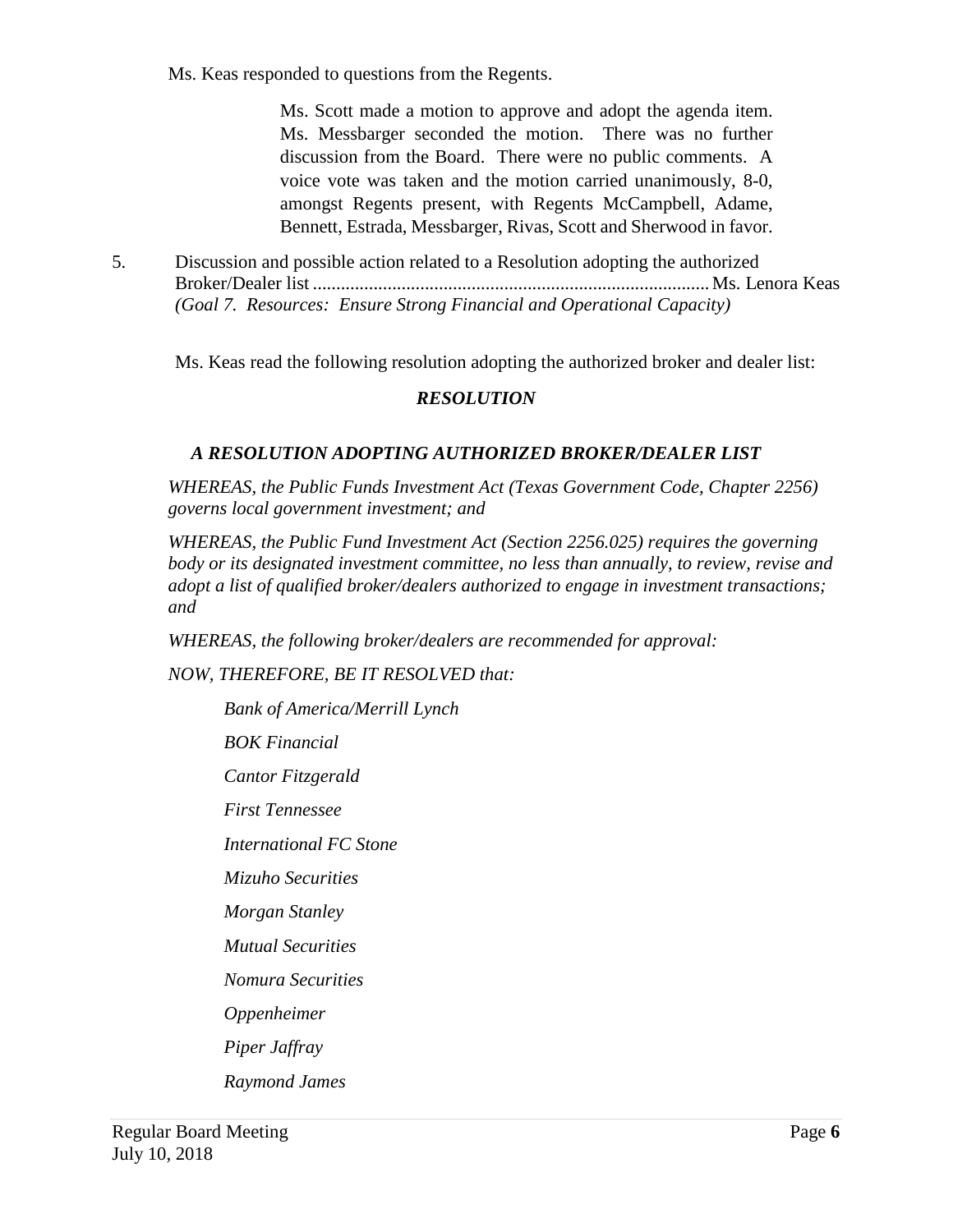*Vining Sparks RBC Capital Stifel Nicolaus Vining Sparks Williams Capital Group* 

*are authorized as broker/dealers for College.* 

*A copy of the Investment Policy will be sent to each broker/dealer on the list whenever a material change is made to the Policy.* 

*Any qualified Texas bank used for time or demand deposits may be approved by the investment officers as identified through the competitive process without Board action.* 

*That the College has complied with the requirements of the Public Funds Investment Act and the list of authorized broker/dealers is hereby adopted.* 

*PASSED, ADOPTED AND APPROVED by the Board this the \_\_\_\_ day of \_\_\_\_\_\_\_\_, 2018.* 

> Ms. Messbarger made a motion to approve and adopt the agenda item. Mr. Rivas seconded the motion. There was no further discussion from the Board. There were no public comments. A voice vote was taken and the motion carried unanimously, 8-0, amongst Regents present, with Regents McCampbell, Adame, Bennett, Estrada, Messbarger, Rivas, Scott and Sherwood in favor.

6. Discussion and possible action related to the College's Quarterly Financial Statement for the period ending May 31, 2018............................................................... Ms. Lenora Keas *(Goal 7. Resources: Ensure Strong Financial and Operational Capacity)* 

 current fiscal year as of this quarter. A balance is expected as the fiscal year end approaches. Ms. Keas reviewed the quarterly financial statement and pointed out several items for review related to tuition and fees, which are running 5% less due to Hurricane Harvey. Expenditures are running very efficiently within categories such as salaries and other expenses. Contingencies remain untouched and total expenditures are 61% for the

> Regents present, with Regents McCampbell, Adame, Bennett, Mr. Rivas made a motion to approve and accept the agenda item. Ms. Estrada seconded the motion. There was no further discussion from the Board. There were no public comments. A voice vote was taken and the motion carried unanimously, 8-0, amongst Estrada, Messbarger, Rivas, Scott and Sherwood in favor.

GENERAL PUBLIC COMMENTS (Non-Agenda Items) – 3 minute time limit